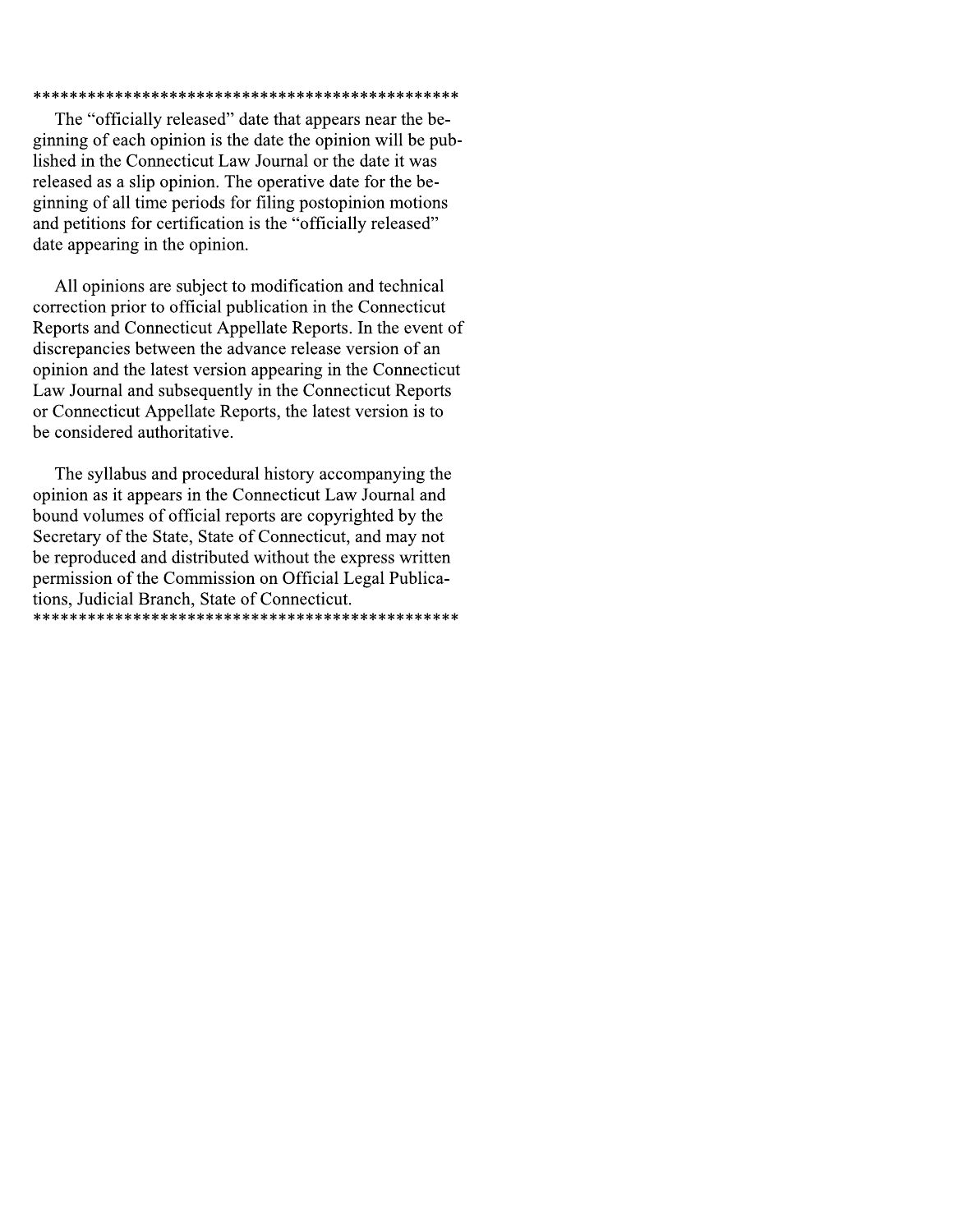# AMERICAN EXPRESS BANK, FSB *v.* KRZYSZTOF RUTKOWSKI ET AL. (AC 38900)

### Sheldon, Beach and Sheridan, Js.

#### *Syllabus*

The defendants appealed from the trial court's judgment rendered in favor of the plaintiff in connection with the plaintiff's action to recover for the defendants' breach of a contractual credit agreement. The defendants opened a credit card account with the plaintiff, were mailed a credit card and cardmember agreement, used the account to pay for various goods and services, and received monthly billing statements from the plaintiff. When the defendants failed to make payments on the account, the plaintiff closed the account, which had a balance of \$182,367.29. In opposing the plaintiff's motion for summary judgment, the defendants asserted, inter alia, that the plaintiff's claim was barred by the statute of frauds (§ 52-550 [a] [6]), which bars civil actions upon any agreement for a loan in excess of \$50,000 unless the agreement is written and signed by the party to be charged. The trial court granted the motion for summary judgment as to liability and, following a hearing in damages, rendered judgment for the plaintiff for the full amount of the balance, plus costs. On appeal to this court, the defendants claimed that the trial court improperly granted summary judgment on the issue of liability because the credit card agreement constituted a loan under the statute of frauds, and, therefore, enforcement of the agreement was barred in the absence of a writing signed by the defendants. *Held* that the trial court properly granted the plaintiff's motion for summary judgment because the present action was not barred by the statute of frauds: the plaintiff's claim for breach of a contractual credit agreement was not related to any agreement for a loan that exceeded \$50,000 because the underlying agreement was not a loan within the meaning of § 52-550 (a) (6); furthermore, the defendants were never given a sum of more than \$50,000 by the plaintiff but, rather, were able to make third party transactions in varying amounts through the use of the credit card account.

Argued April 24—officially released July 4, 2017

(Appeal from Superior Court, judicial district of New Britain, Hon. Joseph M. Shortall, judge trial referee [summary judgment as to liability]; Wiese, J. [judgment].)

## *Procedural History*

Action to recover damages for, inter alia, breach of a credit card agreement, and for other relief, brought to the Superior Court in the judicial district of New Britain, where the defendants were defaulted for failure to plead; thereafter, the court, *Abrams, J.*, granted the defendants' motion to open the judgment; subsequently, the court, *Hon. Joseph M. Shortall*, judge trial referee, granted the plaintiff's motion for summary judgment as to liability; thereafter, following a hearing in damages, the court, *Wiese, J.*, rendered judgment for the plaintiff, from which the defendants appealed to this court. *Affirmed*.

*Scott M. Schwartz*, for the appellants (defendants).

*Erica Gesing*, for the appellee (plaintiff).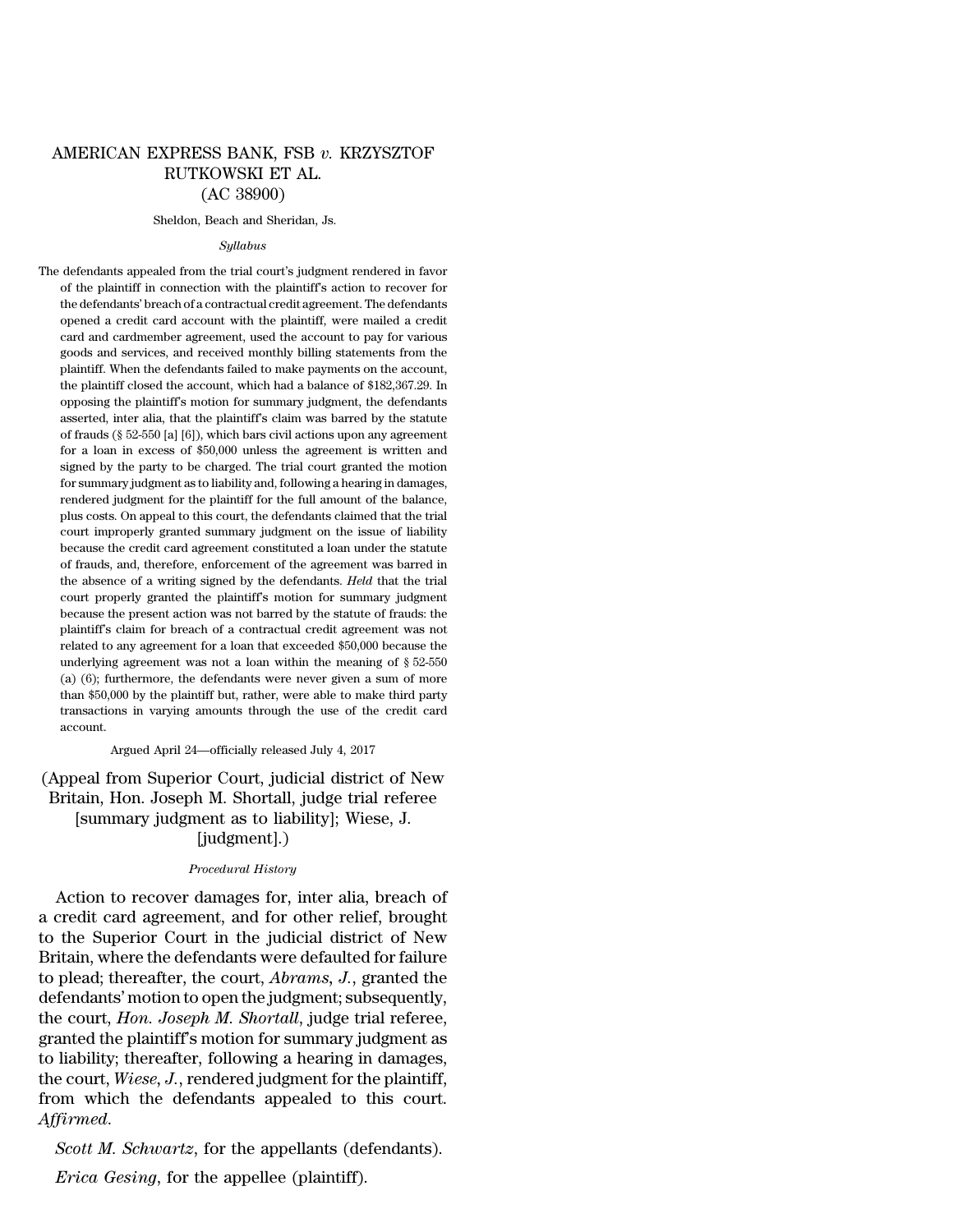## *Opinion*

SHERIDAN, J. The defendants, Krzysztof Rutkowski and Tri-City Trading, LLC, appeal from the judgment rendered by the trial court in favor of the plaintiff, American Express Bank, FSB. On appeal, the defendants claim that the court improperly rendered summary judgment as to liability on the plaintiff's claim of breach of a contractual credit agreement because the statute of frauds, General Statutes § 52-550 (a) (6), bars enforcement of the agreement. We disagree and, accordingly, affirm the judgment of the trial court.

The following facts and procedural history are relevant to this appeal. The defendants opened a credit card account with the plaintiff on February 26, 2004. Upon opening the account, the defendants were mailed a credit card along with a copy of the cardmember agreement. The defendants used the credit card account to pay for various goods and services and received monthly billing statements from the plaintiff. The defendants did not object to the balances shown as due and owing on the monthly statements provided by the plaintiff. Following the defendants' failure to make payments on the credit card account, the plaintiff closed the account with a remaining balance due and owing of \$182,367.29.

On August 15, 2013, the plaintiff commenced the present action against the defendants. The amended complaint filed on December 20, 2013, alleged one count of breach of a contractual credit agreement (count one) and one count of unjust enrichment (count two).<sup>1</sup> The defendants filed an answer denying the allegations of the complaint and alleging special defenses claiming inter alia, that the plaintiff's claims were barred by the statute of frauds, § 52-550 (a) (6).

The plaintiff subsequently filed a motion for summary judgment on both counts on August 13, 2015. The court, *Hon. Joseph M. Shortall*, judge trial referee, found that the statute of frauds did not bar the plaintiff's claim, there was no genuine issue of material fact, and thus the plaintiff was entitled to judgment as a matter of law on count one as to liability only.<sup>2</sup> Following a hearing in damages, the court, *Wiese, J*., rendered judgment for the plaintiff on count one in the amount of \$182,367.29 plus costs. This appeal followed. Additional facts will be set forth as necessary.

We begin by setting forth the relevant standard of review. ''Practice Book § 17-49 provides that summary judgment shall be rendered forthwith if the pleadings, affidavits and any other proof submitted show that there is no genuine issue as to any material fact and that the moving party is entitled to judgment as a matter of law. . . . On appeal, we must determine whether the legal conclusions reached by the trial court are legally and logically correct and whether they find support in the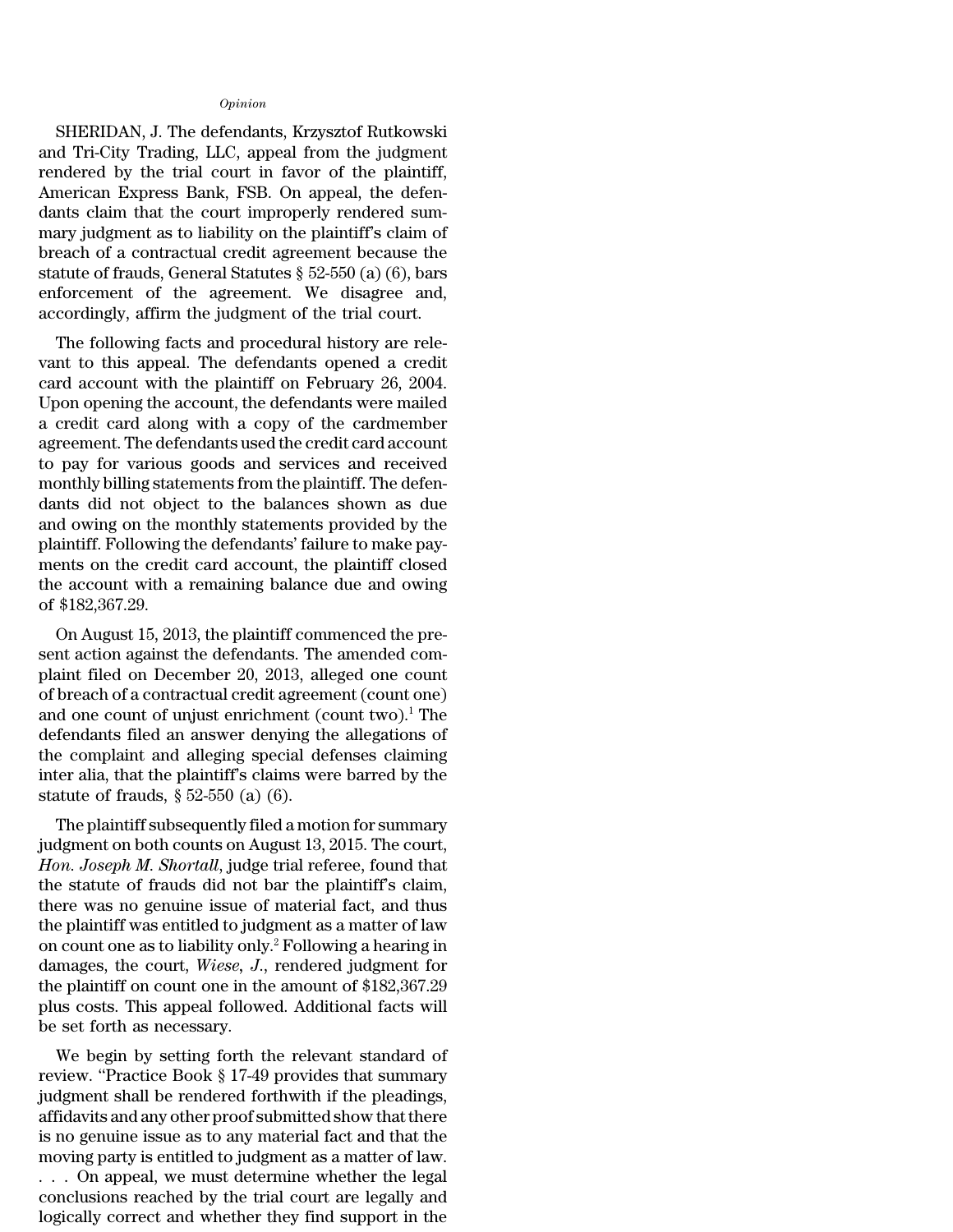facts set out in the memorandum of decision of the trial court. . . . Our review of the trial court's decision to grant the defendant's motion for summary judgment is plenary.'' (Internal quotation marks omitted.) *Bellemare* v*. Wachovia Mortgage Corp*., 94 Conn. App. 593, 597, 894 A.2d 335 (2006), aff'd, 284 Conn. 193, 931 A.2d 916 (2007).

On appeal, the defendants claim that the court erred in granting summary judgment on the issue of liability on count one because the statute of frauds, § 52-550 (a)  $(6)$ ,<sup>3</sup> bars the enforcement of any loan exceeding \$50,000 in the absence of a writing signed by the party to be charged. The plaintiff argues that the court did not err because the contractual credit agreement between the plaintiff and defendants was not a loan, and thus it was not governed by the statute of frauds.

We agree with the plaintiff that the present action is not barred by the statute of frauds. The plaintiff's claim for breach of the contractual credit agreement was not related to ''any agreement for a loan in an amount which exceeds fifty thousand dollars''; General Statutes § 52- 550 (a) (6); because the underlying credit agreement was not a loan within the meaning of the statute of frauds. Cf. *Stelco Industries, Inc.* v*. Zander*, 3 Conn. App. 306, 307-308, 487 A.2d 574 (1985) (credit sales agreement was not subject to usury statutes because indebtedness to plaintiff arose out of credit sales transactions, and not out of loan of money). The defendants have failed to point to any legal authority in support of the proposition that the defendants' credit card agreement constitutes a loan as contemplated by the statute of frauds.<sup>4</sup> Further, the defendants were never given a sum that exceeds \$50,000 by the plaintiff, but rather were able to effectuate third party transactions in various amounts through the use of the defendants' credit card account with the plaintiff. Accordingly, the trial court properly granted the plaintiff's summary judgment motion, and we affirm the judgment of the trial court.<sup>5</sup>

The judgment is affirmed.

In this opinion the other judges concurred.

<sup>1</sup> Count two is not at issue in this appeal.

 $2\degree$  The court declined to render final judgment because "the amount in demand [was] differently stated in the complaint, the motion [for summary judgment] and the affidavit of debt, and no bill of costs [was] on file.''

<sup>3</sup> General Statutes § 52-550 (a) provides, in relevant part: ''No civil action may be maintained in the following cases unless the agreement, or a memorandum of agreement, is made in writing and signed by the party, or the agent of the party, to be charged  $\dots$  (6) upon any agreement for a loan in an amount which exceeds fifty thousand dollars.''

<sup>4</sup> The defendants' brief cites to Black's Law Dictionary (9th Ed. 2009) as defining a ''loan'' as ''[a] thing lent for the borrower's temporary use; esp., a sum of money lent at interest,'' as well as a 1962 case stating that ''[a] loan is made when borrower receives money over which he exercises dominion and which he expressly or impliedly promises to return.'' *Rogers* v*. Hannon-Hatch Post No. 9929*, 23 Conn. Supp. 326, 327, 182 A.2d 923 (1962). Although these remote authorities may help to establish what constitutes a ''loan,'' they fail to establish how the defendants' credit card agreement